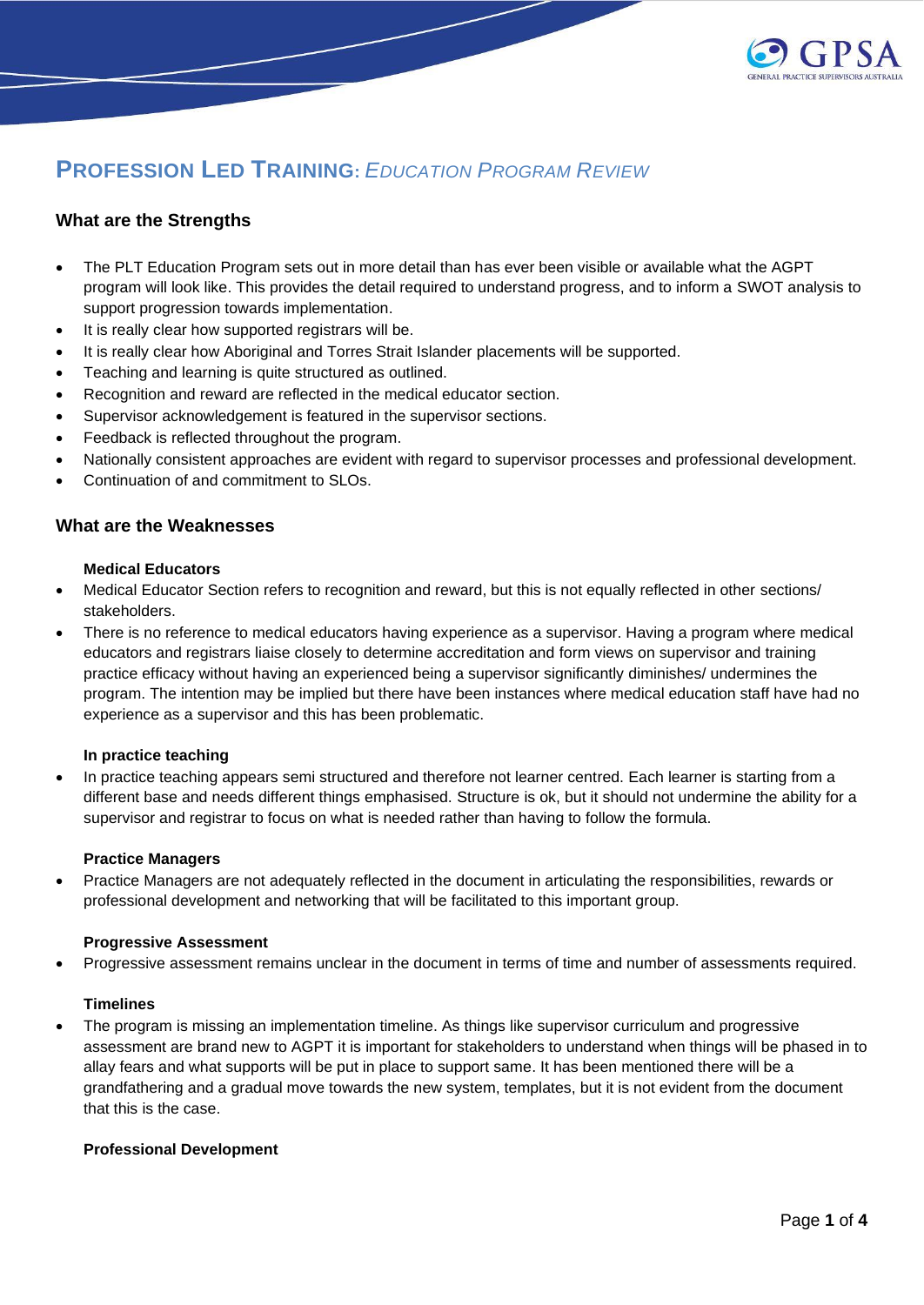

• Self supported education is articulated in the document for supervisors. This would be a significant downgrade to the funded education opportunities available through AGPT to date. This can be in addition but should not be a replacement for face to face. Additionally each region will have peculiarities which will need to be navigated

#### **One page summaries**

• Because the document is so long it is somewhat difficult to ascertain everything a training practice and supervisor are being asked to do. This would best be articulated in a one page diagram/ summary, so stakeholders don't have to try and pick pepper from salt to get to the facts.

## **Supports for Registrars**

• Wrap around supports for registrars diagram has no reference to supervisors at all despite the registrars spending 95% of their time in a practice and under the supervision of a supervisor.

## **Accreditation**

- Accreditation references are not comprehensive enough what are the quality markers the college will be looking for? Can anyone be an accredited practice or will this be restricted.
- Natural justice is not articulated as a principle of accreditation.
- Registrar opinions remain a feature of accreditation. Unless you are going to inform supervisors and training practices with a view to continuous improvement and provide them with the opportunity to fix anything that is not quite right and or give them the right of reply to reach an objective view on the circumstances then unqualified opinion should not be a KPI for accreditation.

## **Practice Liaison Officers**

- It is not clear that the college will implement local practice support and coordination teams. These people will be essential to an effective transition. Practices want to be know and loved. The more distant a large and cold organisation is, the less satisfaction in dealing with said organisation. This is where large conferences and bringing people together improves morale. PLOs become a keen knowledge source for the college and a timely one stop answer shop for the practice.
- **SLOs are present** but with no articulated role

While SLOs are present in the model it is still no clearer as to what their role will be? IT also doesn't articulate GPSA as the auspicing agency for this group. This has been an issue in the current AGPT as all SLOs are engaged differently and often not enabled. SLOs should be supported by the Practice and Supervisor Liaison and Medical Education Teams with contacts, referrals intelligence on who needs what.

#### **Additional paperwork**

• Multisource Feedback, learning plans (every 3 months) and 2 way feedback (every 3 months), in practice teaching plans and supervisor professional development plans is a lot more paperwork than some jurisdictions will be used to.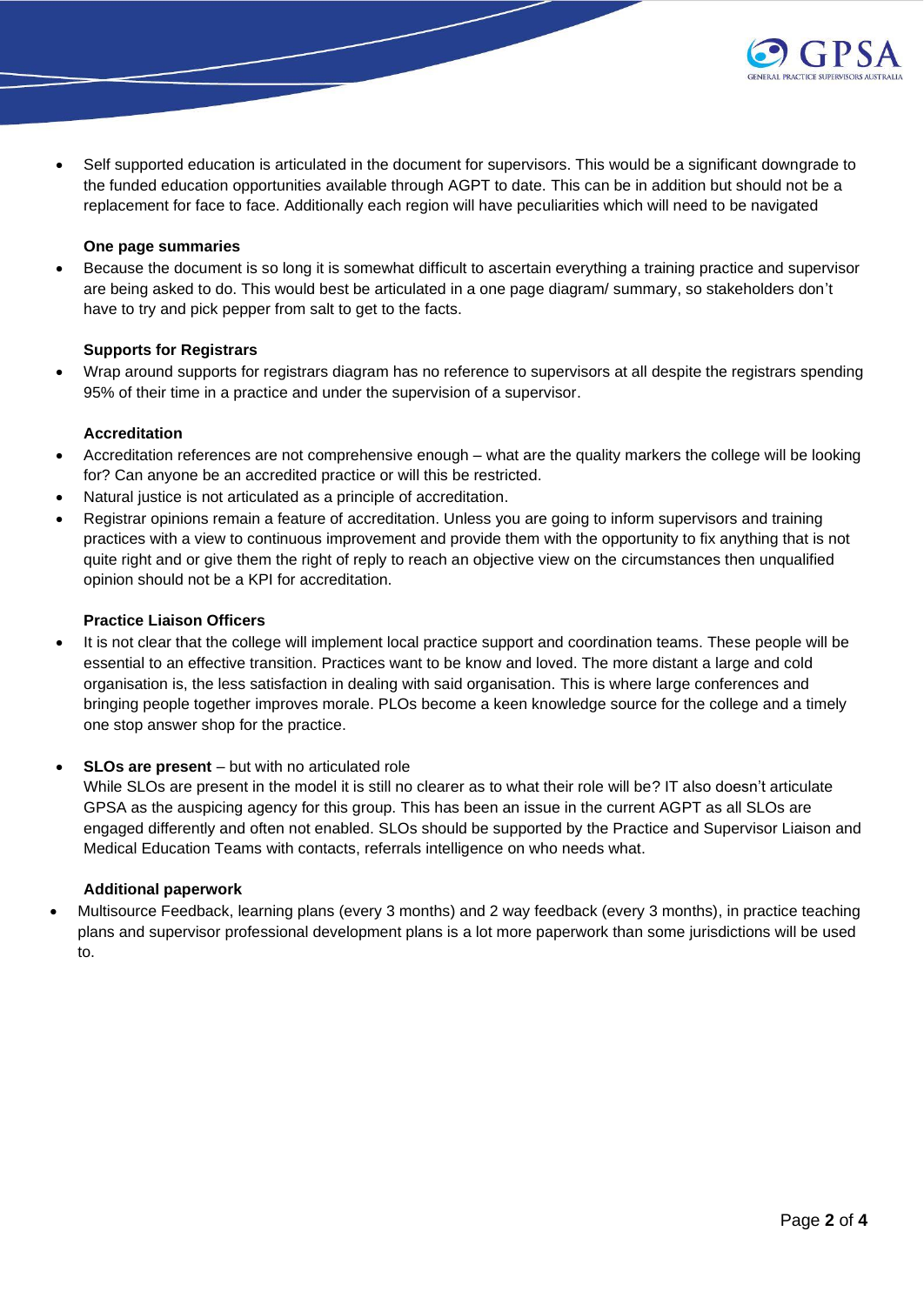

# **What are the Opportunities?**

## **Recognition Reward and Acknowledgement** – to the front!

• Pull recognition, reward and acknowledgement from all sections and articulate it in its own section together at the front of the document. Everyone (Medical Educator, Supervisor and Practice Manager groups) should be able to see that all parts of the system are going to be acknowledged, recognised and rewarded consistently. Promoting this to the front of the document would also articulate how recognition and reward will be prioritised/ implemented and its importance to the college.

#### **Practice managers**

• Create a section for practice managers articulating how they will access professional development, networking, resources and what their responsibilities will be.

#### **Make it easy to find**

• Create a one page summary pull-out for each craft group to describe what will be required on a page for each.

## **Progressive assessment**

• Further define progressive assessment to articulate exactly what is going to be required of supervisors and training practices. It may be that practice managers/ practice nurses can be involved and share the load, but that will only be evident when it is articulated as to what will be required.

## **Refine registrar wrap around supports diagram**

• Include supervisors in the diagram relating to registrar wrap around supports.

## **Define supervisor training practice supports in a diagram**

• There are an awful lot of responsibilities articulated in the document associated to supervisors and training practices – we suggest there is as much need for a supervisor, practice managers and training practice supports diagram as there is a need for one for registrars. GPSA resources should be reflected here.

# **Provide realistic timelines acknowledging grandfathering and transition**

• The program would be aided by the addition of a timeline – when things will be phased in. It has been mentioned there will be a grandfathering and a gradual move towards the new system, but it is not evident from the document that this is the case.

#### **Accreditation – Its your opportunity to fix what ails it – please do**

- Either put full accreditation details in or separate it out and articulate that this will be dealt with more comprehensively separately. Don't be 'half pregnant' about it.
- Ensure the KPIs of accreditation are articulated fully
- Ensure criteria for initial, ongoing and intervals of accreditation are articulated
- Formally state an orientation to natural justice with regard to accreditation or at least build it in.
- Unless you are going to give supervisors and training practices the opportunity to respond to registrar claims or articulate what needs to be addressed then there is no point in collecting registrar opinions about supervisors and training practices as these opinions are unqualified. Registrar opinions could be used to prompt a request for information to disprove the allegation, but they should not be used to establish 'form' if no one is willing to address the issues in real time with the training practice and supervisor.

## **Supervisor Liaison Officer role and supports articulated**

It would be a missed opportunity not to standardise this role nationally and to finally give the role some consistent supports, objectives, inputs, processes and outputs. You will need to articulate this groups independence